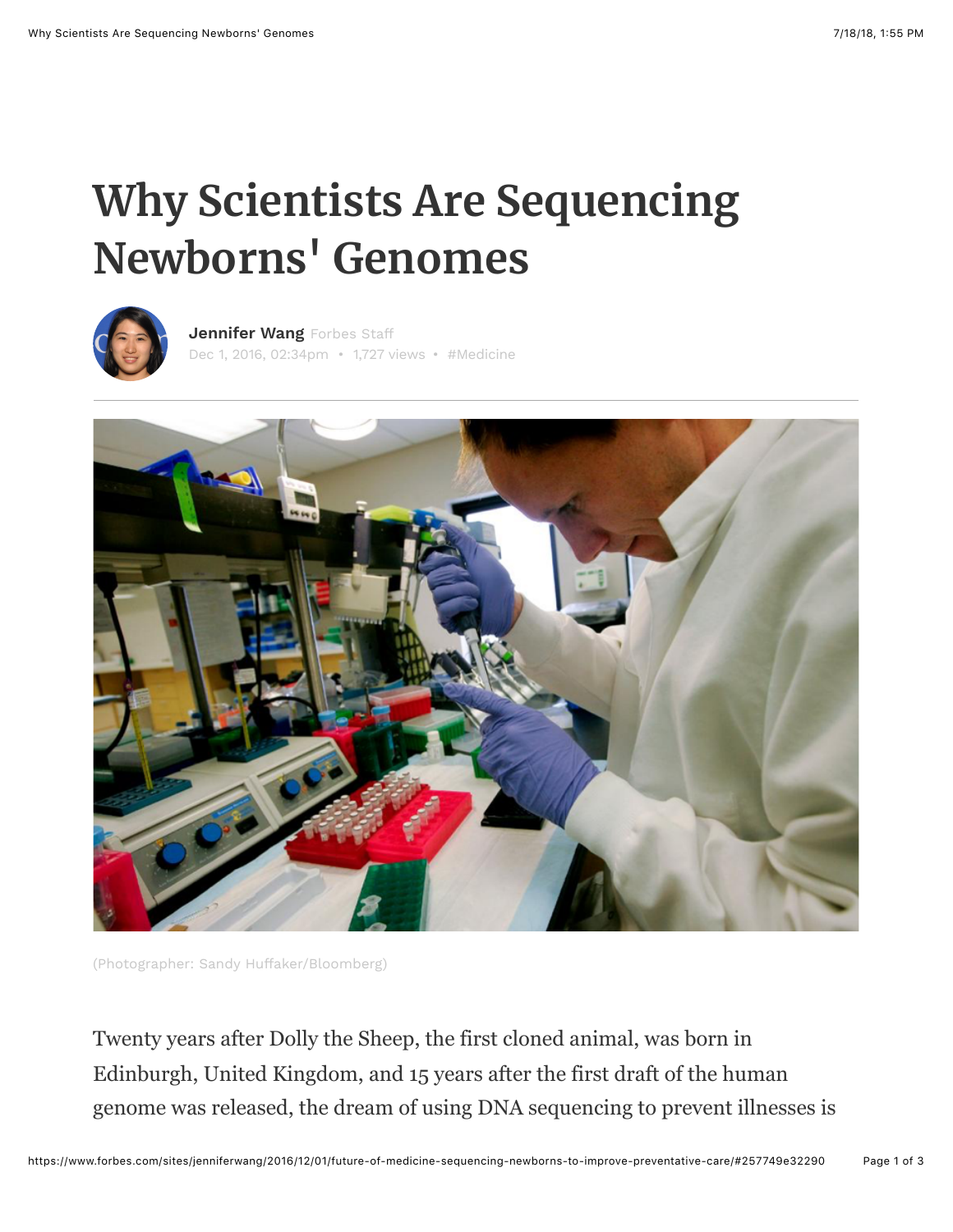coming to fruition. Robert Green, director of the Genomes2People Research Program, explained the work of a baby genome-sequencing project at the 2016 Forbes Healthcare Summit.

Green and his team are conducting the first randomized clinical trial that sequences the DNA of newborns, dubbed the BabySeq Project. While roughly three-quarters of parents have expressed interest in knowing the genomes of their babies, few were willing to go through with the process. Of the 2,113 hospital rooms his team visited, only 7.5% of the families were willing to participate in the study.

"When you sit down with the parents, there's a remarkable fear around privacy, around insurance discrimination," Green explains. Lauren Stetson, who enrolled her baby daughter in the study, agrees that the process is overwhelming for new parents, and it was her husband who pushed for their participation, believing that more knowledge is always better.

By sequencing their daughter's genes, the Stetsons found out that their baby had a biotinidase deficiency, where the body is unable to recycle the vitamin biotin. The disorder can be deadly–causing vision and hearing loss, seizures and problems with movement–but the form that Baby Stetson had was mild. As a result, a standard heel stick screening did not pick up the condition.

The Stetsons now give their daughter a dietary supplement to combat the biotin deficiency, and the baby is doing well. Another newborn in the program was found to have a BRCA2 gene mutation–a mutation that increases the risk of ovarian and breast cancer. After DNA testing, the mother found out that she also carried the same gene–a fact that she was unaware of.